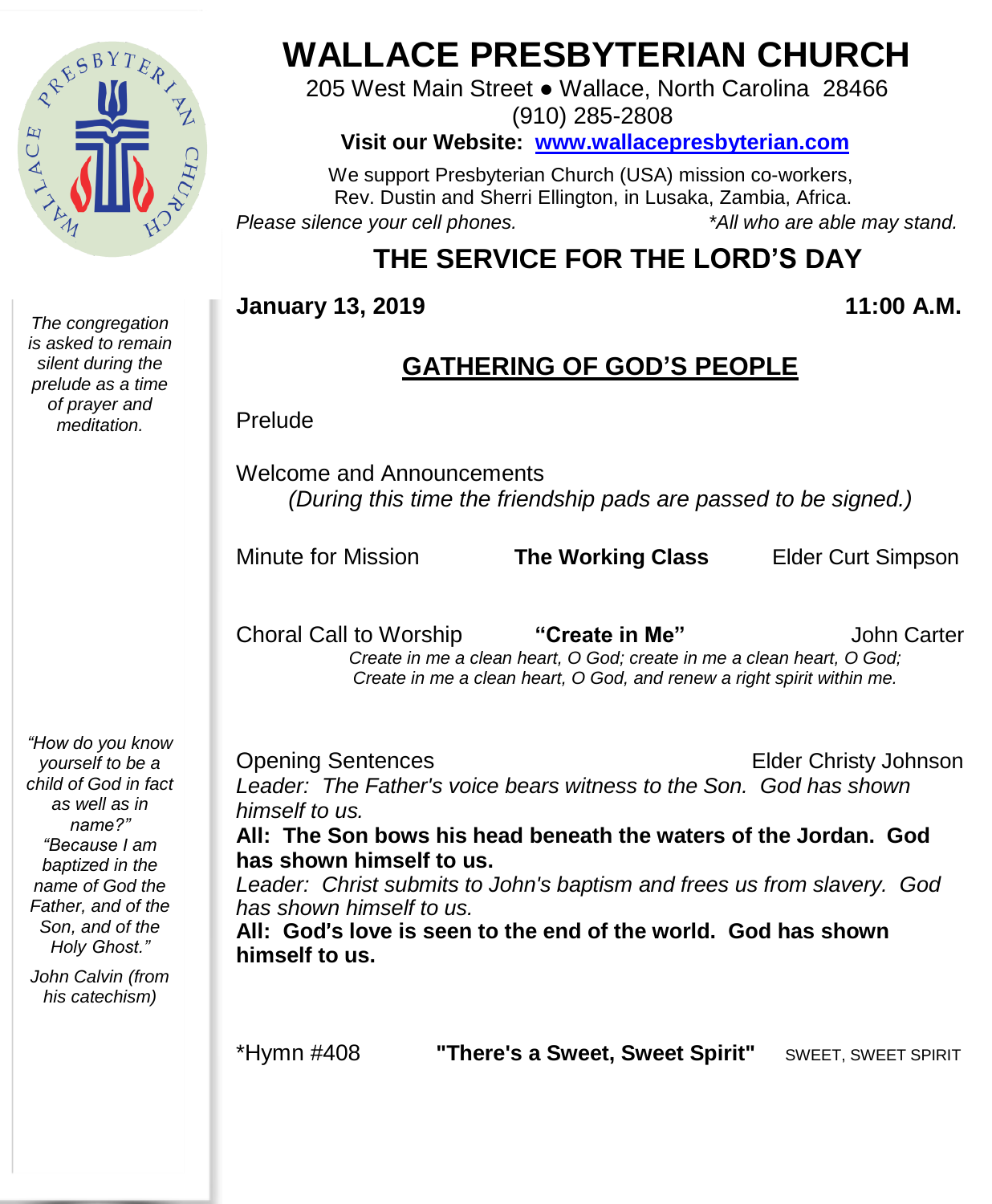*Today's Prayer of Confession is taken from the Ministry Matters website inspired by the suggested scripture readings for the first Sunday after Epiphany, Year C.*

*"Do you not know that all of us who have been baptized into Christ Jesus were baptized into his death? Therefore we have been buried with him by baptism into death, so that, just as Christ was raised from the dead by the glory of the Father, so we too might walk in newness of life." Romans 6:3-4*

Unison Prayer of Confession

**Creator of the universe, we stand amazed at your power and glory. We are eager to worship you and offer our praise, but we are often reluctant to answer when we hear you calling our name. We sing our songs of tribute in the sanctuary, but shy away from the river, lest we be baptized with the fire of the Holy Spirit. Forgive us when we forget your promise to be with us always, O God. Renew us with the power of your ever-present love, and strengthen us to proclaim your justice throughout the world. Lord, hear our prayers . . .**

**(A time for silent prayers of confession . . .)**

Responsive Assurance of Pardon *Leader: Hear the words of our creator, spoken through the prophet Isaiah:* "*I have called you by name. You are mine. Do not fear, for I have redeemed you.*" *Friends, believe the good news of the gospel:* **All: In Jesus Christ, we are forgiven. Thanks be to God!**

\*Gloria Patri **Glory Be to the Father Glory be to the Father, and to the Son, and to the Holy Ghost; as it was in the beginning, is now, and ever shall be, world without end. Amen, amen.**

#### **PROCLAIMING GOD'S WORD**

Children's Sermon

Anthem **"To Love Our God"** Mark Hayes

*Where does the wind come from? Where does it go? Blowing north then south, how does it know? The rain flows gently to the sea, yet the sea is never full. How can these things be? How can they be? Humanity works hard to make a name, toiling in the sun, yet nothing gained. We all return to dust from whence we came. All is empty, all is vain. To love our God, the reason we live; to love our God, the highest call. Nothing satisfies our soul, gives life meaning, makes us whole. For this purpose we were made…to love our God!*

Prayer for Illumination

**Almighty God, may your Word awaken us to your presence. Wash us in your wisdom bathe us in your goodness, refresh us with your grace, by the power of your Holy Spirit. Amen.**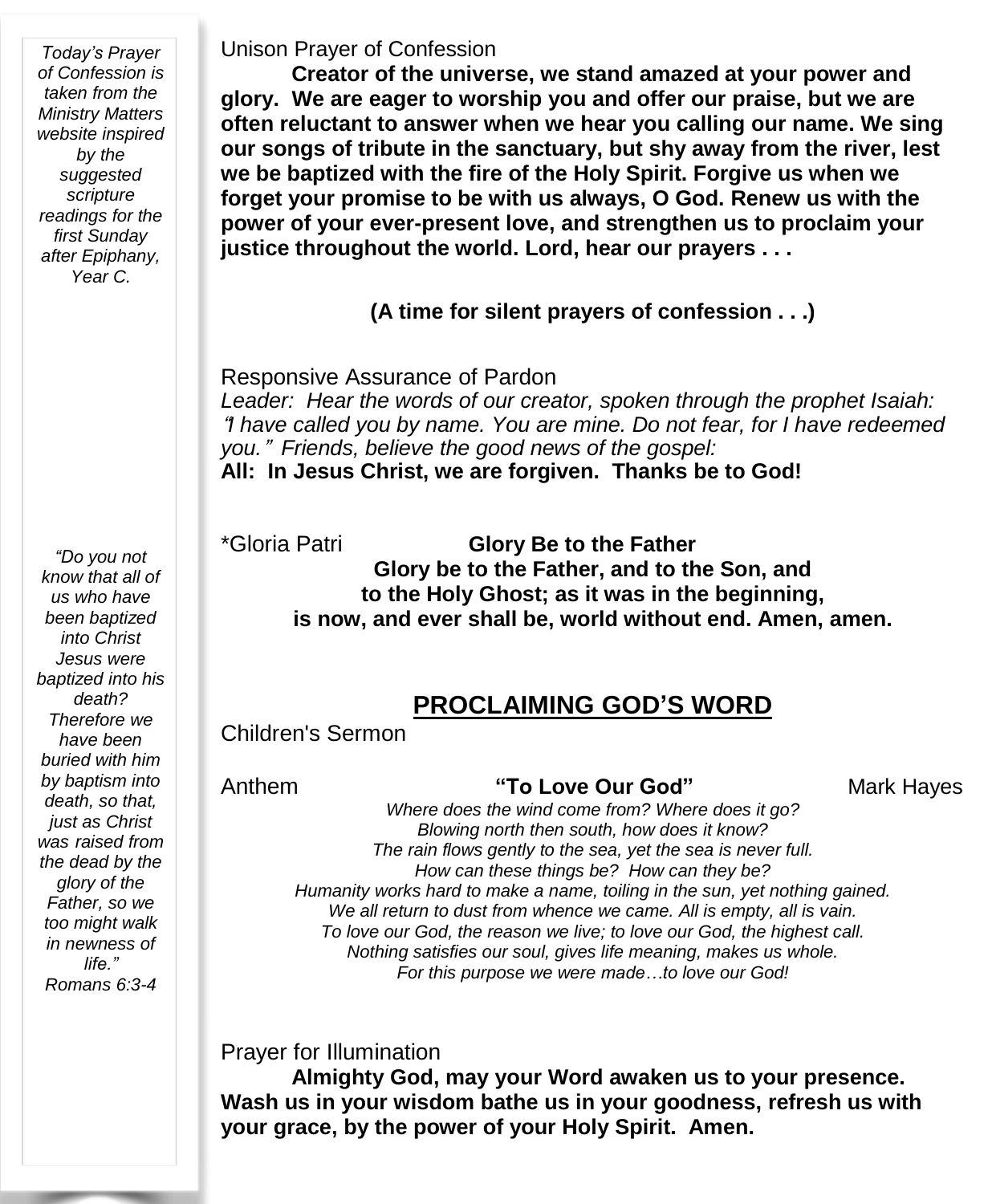*"The Sacrament of Baptism, the sign and seal of God's grace and our response, is the foundational recognition of Christian commitment." Presbyterian Church (U.S.A.) Book of Order*

*"Baptism is faith in action." Watchman Nee (20th century Chinese Christian leader)*

*"Through the Sacraments, God seals believers in redemption, renews their identity as the people of God, and marks them for service." Presbyterian Church (U.S.A.) Book of Order*

Epistle Lesson *Philippians 2:5-11* Elder Christy Johnson +Page 954

| *Hymn #688    | "Spirit of God, Descend upon My Heart" | <b>MORECAMBE</b> |
|---------------|----------------------------------------|------------------|
| Gospel Lesson | Luke 3:17-22                           | $+$ Page 834     |

Sermon **Dr. Philip K. Gladden** 

**"What Do We Have in Common With Jesus?"**

A Time for Silent Reflection

Pastoral Prayer with the Lord's Prayer

#### **GIVING THANKS TO GOD**

Presentation of Tithes and Offerings

**Offertory** 

\*Doxology and Prayer of Dedication *Praise God from whom all blessings flow; Praise Him all creatures here below; Praise Him above ye heavenly host; Praise Father, Son, and Holy Ghost. Amen.*

The Affirmation of Faith: The Apostles' Creed **I believe in God the Father Almighty, Maker of heaven and earth. And in Jesus Christ his only Son our Lord; who was conceived by the Holy Ghost, born of the Virgin Mary, suffered under Pontius Pilate, was crucified, dead, and buried; he descended into hell; the third day he rose again from the dead; he ascended into heaven, and sitteth on the right hand of God the Father Almighty; from thence he shall come to judge the quick and the dead. I believe in the Holy Ghost; the holy catholic Church; the communion of saints; the forgiveness of sins; the resurrection of the body; and the life everlasting. Amen.**

\*Hymn #480 **"Take Me to the Water"** TAKE ME TO THE WATER

\*Benediction

Choral Benediction **"Mine Eyes Have Seen"** American Melody  *Glory, glory hallelujah, God's truth is marching on.*

\*Postlude

\**All who are able may stand. +The page number in the pew Bible.*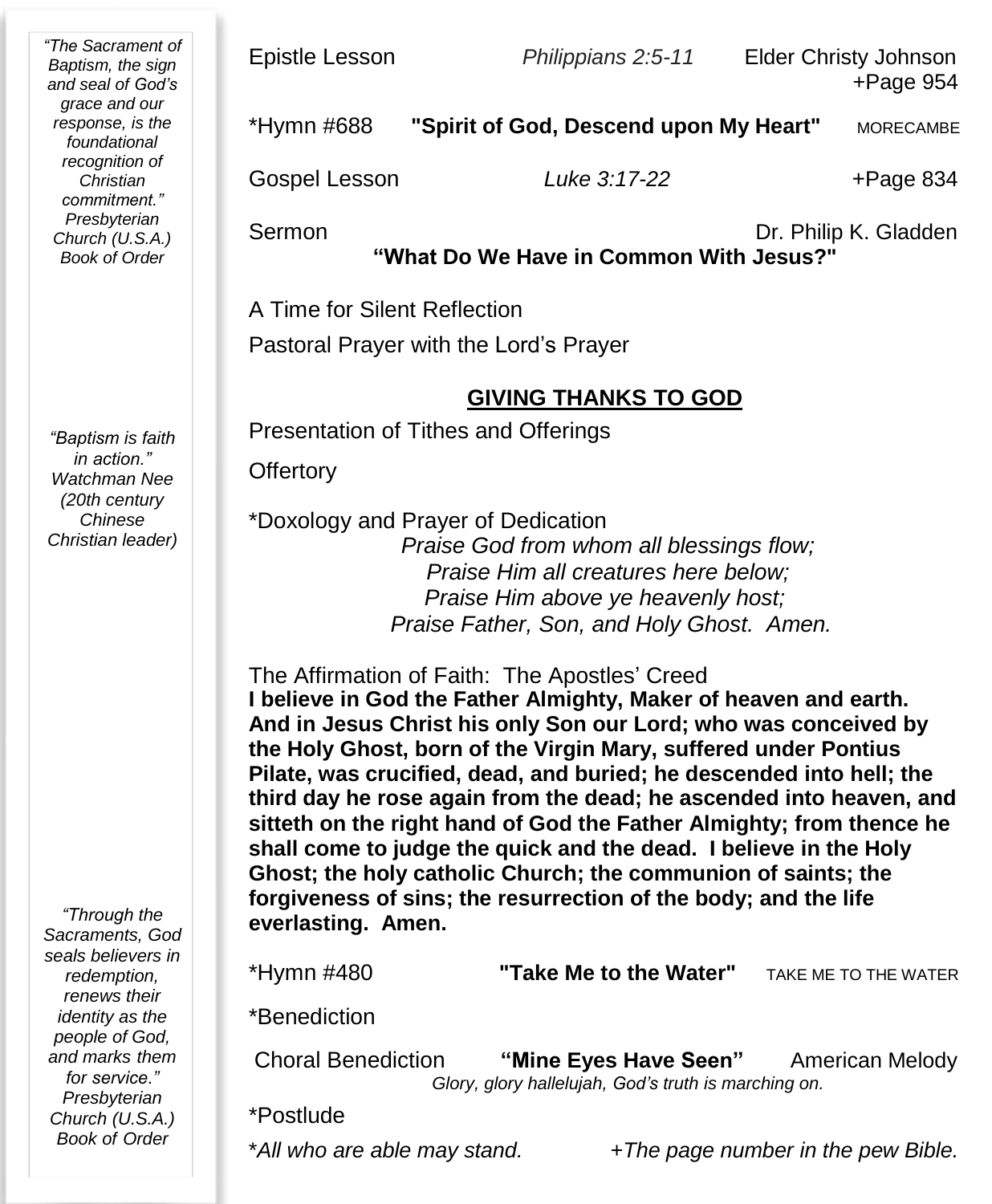

**SAVE THE DATE! Saturday - Sunday, February 2-3, 2019 WPC All Church Retreat at our Church**

*"Weavings"*

*"For just as the body is one and has many members, and all the members of the body, though many, are one body, so it is with Christ. Now you are the body of Christ and individually members of it." (1 Corinthians 12:12, 27)*

> **Saturday, February 2 2:00 - 7:30 p.m.** Story Telling Singing Bible Study Games Hot Dog/Hamburger Supper

Whole Group Activities Break Out Groups Activities for Adults, Teenagers, and Children of the Church

Adult Leader: Rachel Doll, Director of Christian Education Winter Park Presbyterian Church, Wilmington

Youth Leader: Zach Casteen, Youth Ministry Leader

No cost!

**Sunday, February 3 11:00 a.m.**

Worship with Rachel and Dr. Phil leading 1 Corinthians 12:12-31

-----------------------------------------------------------------------------------------



Name\_\_\_\_\_\_\_\_\_\_\_\_\_\_\_\_\_\_\_\_\_\_\_\_\_\_\_\_\_\_\_\_\_\_\_\_\_\_\_\_\_\_\_\_\_\_\_\_

How many\_\_\_\_\_\_\_\_\_\_\_





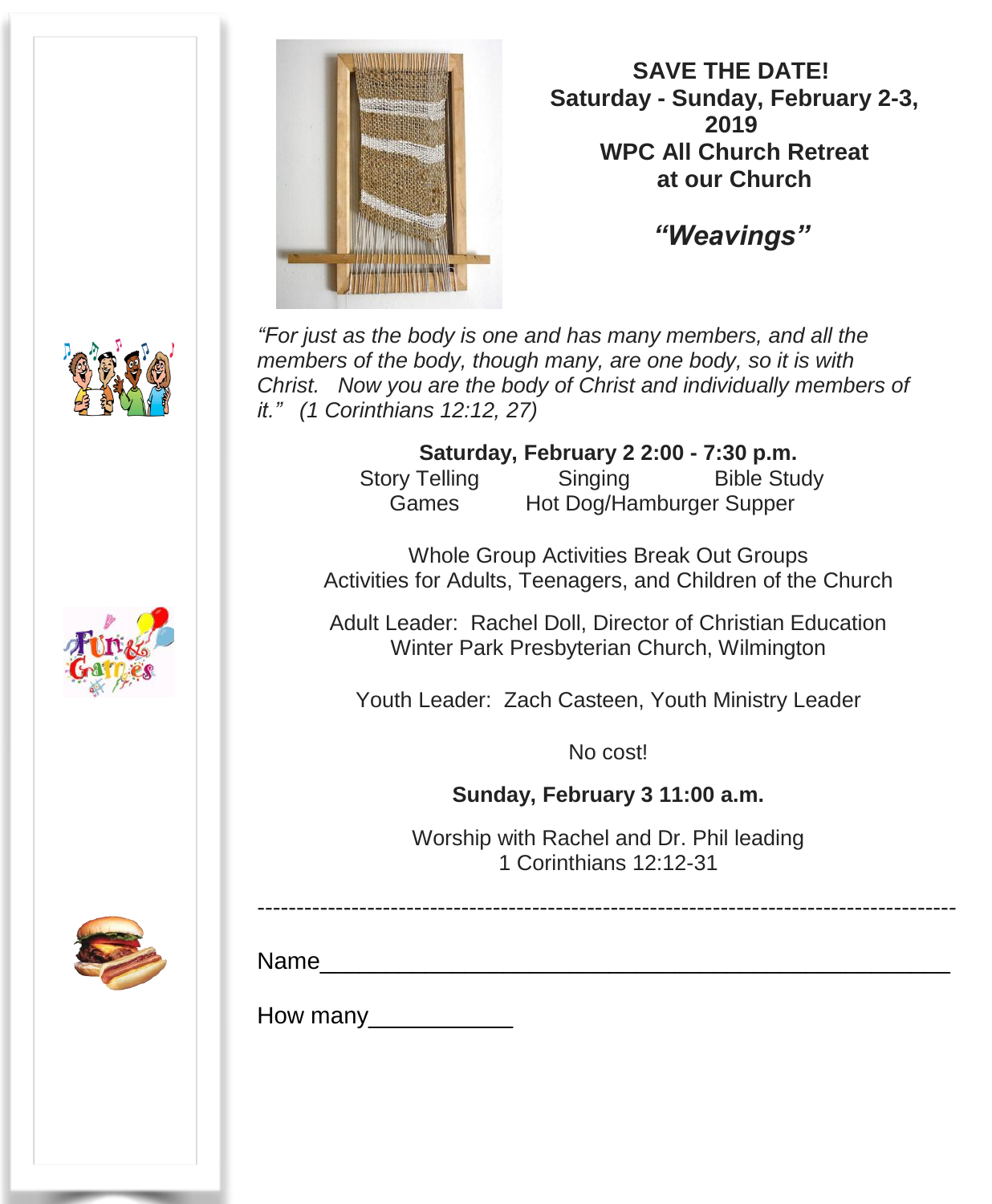## **WEEKLY CALENDAR**

Sunday, January 13 9:40 am Opening Assembly

 10:00 am Sunday School 11:00 am Worship Tuesday, January 15 6:00 pm Session Meeting, Room 304

Wednesday, January 16 10:00-11:00 am Bible Study, Room 304 6:00 pm Handbells

7:30 pm Choir Practice

**NOTES AND ANNOUNCEMENTS**

**\* The session** will meet on Tuesday, January 15 at 6:00 p.m. in Room 304. If you have any business or concerns for the session to consider, please speak to one of the elders or the minister.

**\* Please join** the minister for a Bible study on on Wednesday, January 16 from 10:00 - 11:00 a.m. in Room 304 (across from the Music Room).

**\* We extend** our Christian love and sympathy to Myra Powell and her family on the death of her brother, Jonathan Sjoblad, on January 7.

**\* Thank you** to the members of the Session's Class of 2018 who have faithfully served our Lord and our congregation for three years: Susan Walters (Clerk of Session), Nick Baker, Joe Tillman. Nell Sloan, and Ann Carter.

**\* Congratulations to** Wayne Casteen, Sam Rose, and Lindsay Skidmore who were elected as ruling elders in the Session's Class of 2021.

**\* The Presbyterian Women Coordinating Team** will meet on Monday, January 21, at 5:15 pm in the Blue Room.

**\* The Working Class,** which meets from 10-10:45 each Sunday morning across from Cheryl's office, will begin an exciting new study on January 27, and you are invited! The Wired Word allows us to see how our faith weaves with the world around us. We will look at current topics in the news and discuss how they apply to our faith. Weekly emails will be sent to participants so you will know what we are discussing each Sunday. See, call or email Curt Simpson or any other member of the class to find out more -- 910-290-2194 or [Curt.simpson@gmail.com](mailto:Curt.simpson@gmail.com).



 *The floral arrangement in the sanctuary today is given by Harriet & Charley Farrior in honor of the faithful Sunday School Teachers here at Wallace Presbyterian Church.*